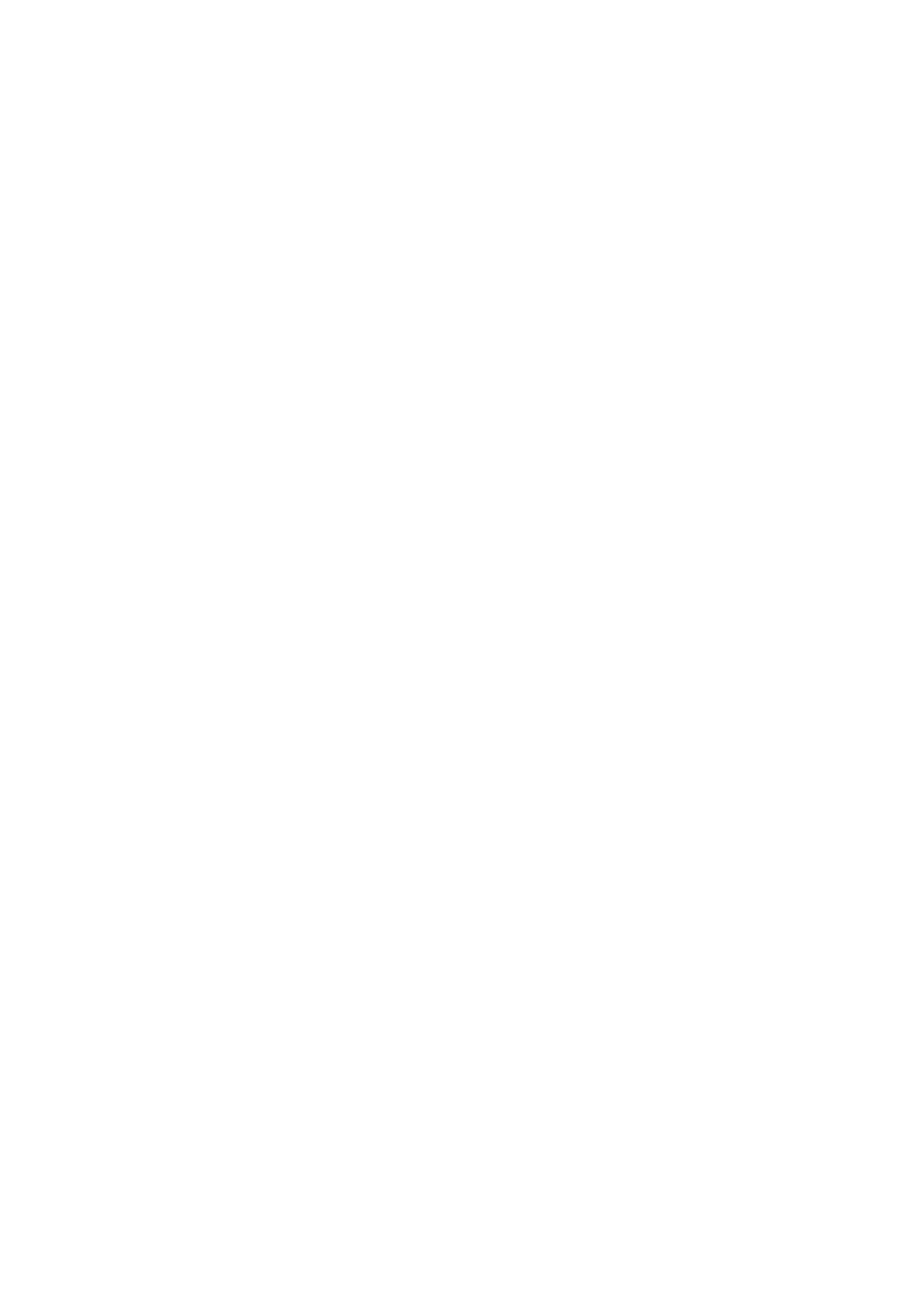## **CHEP 2018 Conference, Sofia, Bulgaria**

## **Monday, July 9, 2018**

## **T5 - Software development: S1 - Hall 3 (11:00 AM - 12:30 PM)**

### **-Conveners: Patricia Mendez Lorenzo**

| time [id] title                                                                                              | presenter                 |
|--------------------------------------------------------------------------------------------------------------|---------------------------|
| 11:00 AM94] ALFA: ALICE-FAIR new message queuing based framework                                             | AL-TURANY, Mohammad       |
| 11:15 [2049] The ALICE Analysis Framework for LHC Run 3                                                      | Dr BERZANO, Dario         |
| 11:30 [409] From Catalogs to Cosmology: An Automated Weak Gravitational Lensing<br>Analysis Pipeline         | <b>VAANDERING, Eric</b>   |
| 11:45 AM5] Software development for the NICA experiments: MpdRoot & BmnRoot                                  | GERTSENBERGER, Konstantin |
| 12:00 [197] ATLAS Technical Coordination Expert System                                                       | ASENSI TORTAJADA, Ignacio |
| 12:15 [190] The AMI (ATLAS Metadata Interface) 2.0 metadata ecosystem: new<br>design principles and features | ODIER, Jerome             |

## **T5 - Software development: S2 - Hall 3 (2:00 PM - 4:00 PM)**

#### **-Conveners: Barthelemy Von Haller**

| time [id] title                                                                                                            | presenter                            |
|----------------------------------------------------------------------------------------------------------------------------|--------------------------------------|
| 2:00 FM88] A tale of two programs: driving innovation in HEP computing                                                     | CARMINATI, Federico                  |
| $2:15$ $\Gamma$ 951] Software training for the next generation of Physicists: joint experience of<br><b>LHCb and ALICE</b> | BERZANO, Dario<br><b>BURR, Chris</b> |
| 2:30 FM888] Exploring polyglot software frameworks in ALICE with FairMQ and fer                                            | Dr BINET, Sebastien                  |
| 2:45 FM98] HEPCon - A Cross-Platform Mobile Application for HEP Events                                                     | Mr VASILEV, Martin                   |
| 3:00 F[969] Application extensibility and customization - Indico's case                                                    | FERREIRA, Pedro                      |
| 3:15 FM51] Extending ROOT through Modules                                                                                  | SHADURA, Oksana                      |
| 3:30 FM96] A Python upgrade to the GooFit package for parallel fitting                                                     | <b>SCHREINER, Henry Fredrick</b>     |
| 3:45 FM972] Vectorization of ROOT Mathematical Libraries                                                                   | MONETA, Lorenzo                      |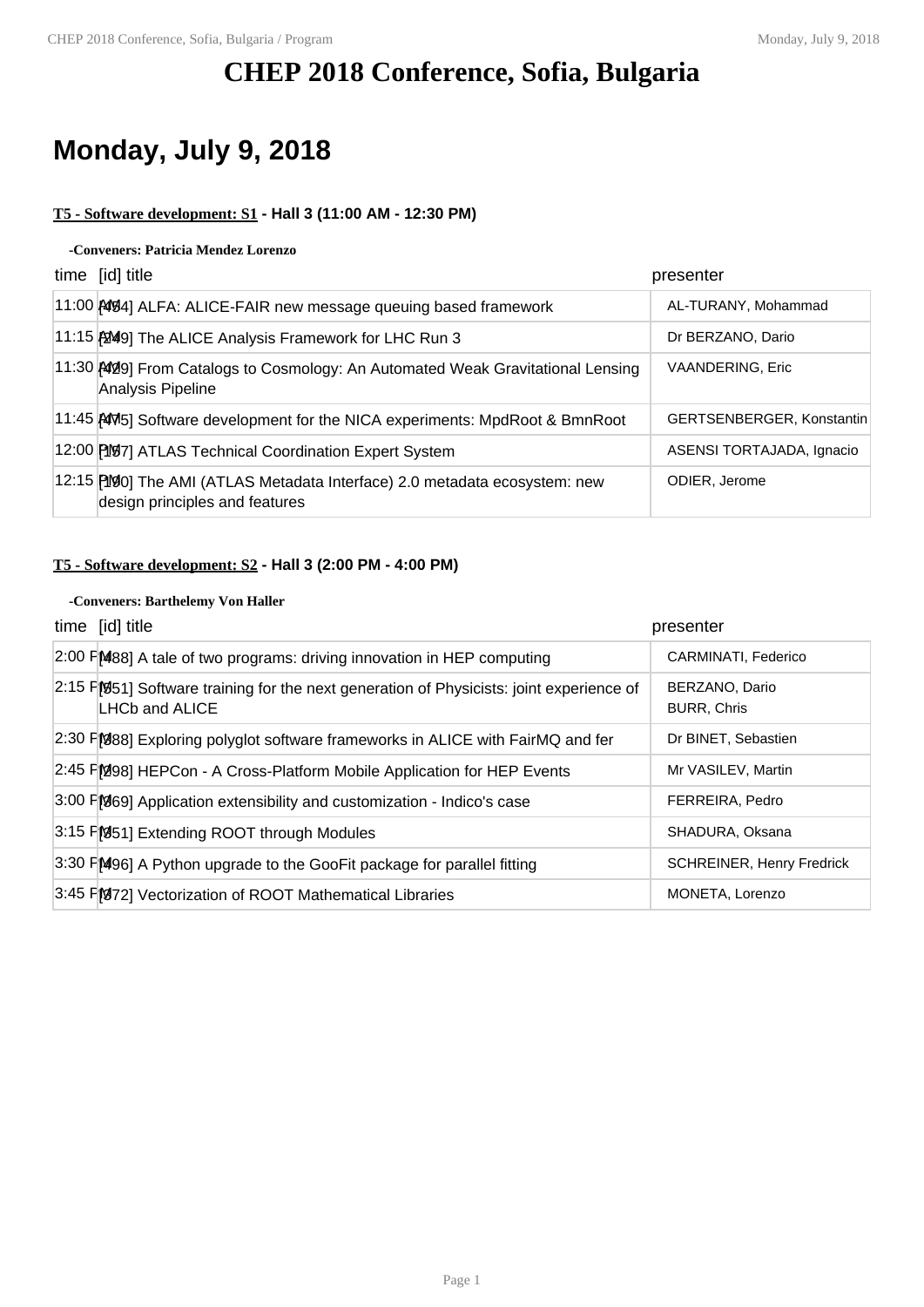## **Tuesday, July 10, 2018**

## **T5 - Software development: S3 - Concurrency - Hall 3 (11:00 AM - 12:30 PM)**

### **-Conveners: Barthelemy Von Haller**

| time [id] title                                                                   | presenter                        |
|-----------------------------------------------------------------------------------|----------------------------------|
| 11:00 AM6] I/O in the ATLAS multithreaded framework                               | CRANSHAW, Jack                   |
| 11:15 [5095] Hydra: A framework for data analysis in massively parallel platforms | ALVES JUNIOR, Antonio<br>Augusto |
| 11:30 BM6] Supporting Future HEP Data Processing with a Parallelised ROOT         | PIPARO, Danilo                   |
| 11:45 [20] Implementing Concurrent Non-Event Transitions in CMS                   | JONES, Christopher               |
| 12:00 [347] Writing ROOT Data in Parallel with TBufferMerger                      | AMADIO, Guilherme                |
| 12:15 [697] A modular software framework for test-beam data analysis              | RACHWAL, Bartlomiej              |

## **T5 - Software development: S4 - Frameworks - Hall 3 (2:00 PM - 4:00 PM)**

### **-Conveners: Patricia Mendez Lorenzo**

| time [id] title                                                                                             | presenter                                        |
|-------------------------------------------------------------------------------------------------------------|--------------------------------------------------|
| 2:00 FM68] The core software framework for the LHCb Upgrade                                                 | PONCE, Sebastien                                 |
| 2:15 FM28] Evolution of the ALICE Software Framework for LHC Run 3                                          | EULISSE, Giulio                                  |
| 2:30 FM15] The ATLAS multithreaded offline framework                                                        | SNYDER, Scott                                    |
| 2:45 F[076] GNA: new framework for statistical data analysis                                                | Ms FATKINA, Anna                                 |
| 3:00 FB7] Physics data processing with micro-services                                                       | GYURJYAN, Vardan                                 |
| 3:15 FM12] A generic data quality monitoring framework for HEP                                              | ETE, Remi                                        |
| 3:30 F[M48] Performance optimization of the air shower simulation code for the<br>Cherenkov Telescope Array | BREGEON, Johan                                   |
| 3:45 FM911 Floating-point profiling of ACTS using Verrou                                                    | GRASLAND, Hadrien Benjamin<br>LATHUILIÈRE, Bruno |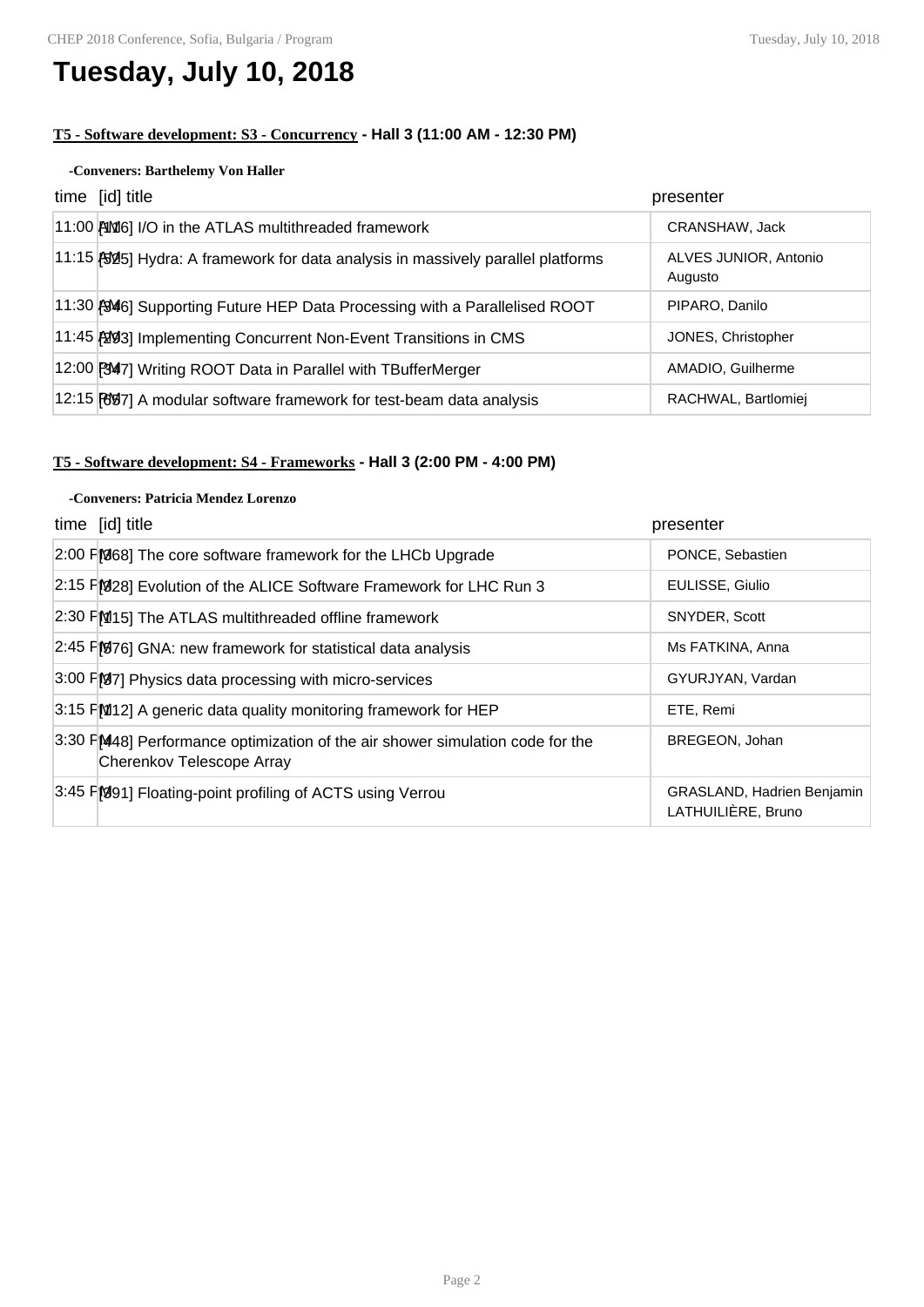# **Wednesday, July 11, 2018**

## **T5 - Software development: S5.1 Interactive Frameworks - Hall 3 (11:30 AM - 12:00 PM)**

### **-Conveners: Maiken Pedersen**

| time [id] title                                                | presenter        |
|----------------------------------------------------------------|------------------|
| 11:30 (949) Beautiful, simple and remote ROOT graphics and GUI | LINEV, Serguei   |
| 11:45 AM28] Exploring server/web-client event display for CMS  | MRAK TADEL, Alja |

## **T5 - Software development: S5.2 - Software Packaging, Build Systems - Part 1 - Hall 3 (12:00 PM - 1:00 PM)**

#### **-Conveners: Maiken Pedersen**

| time [id] title                                                       | presenter            |
|-----------------------------------------------------------------------|----------------------|
| 12:00 [2017] Software Packaging and Deployment in HEP                 | MORGAN, Benjamin     |
| 12:15 [198] Spack-Based Packaging and Development for HEP Experiments | KNOEPFEL, Kyle       |
| 12:30 [166] IceCube CVMFS Software and Spack                          | SCHULTZ, David       |
| 12:45 [3019] dCache as open-source project showcase for education     | Mr MKRTCHYAN, Tigran |